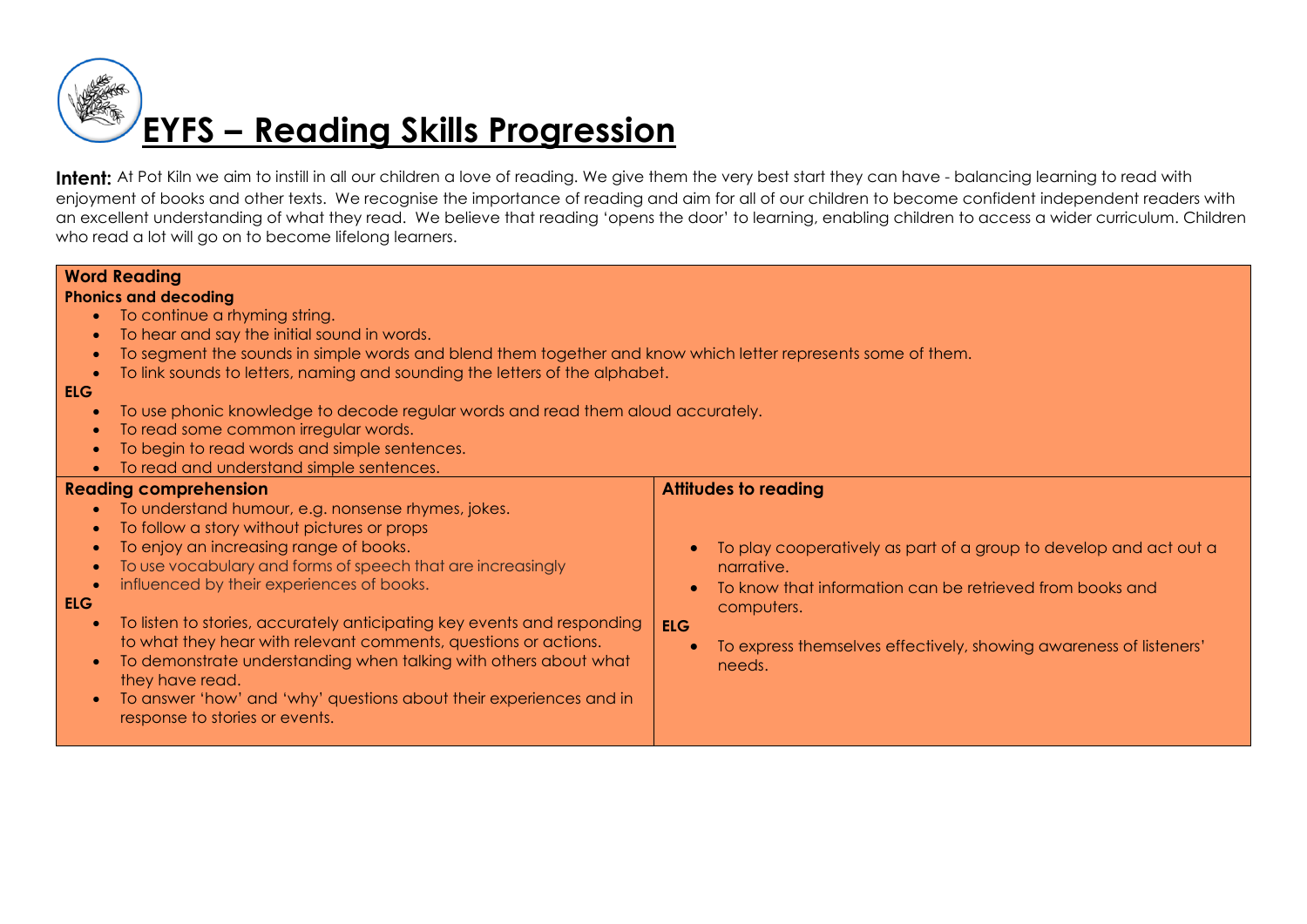# **Year 1 – Reading Skills Progression**

Intent: At Pot Kiln we aim to instill in all our children a love of reading. We give them the very best start they can have - balancing learning to read with enjoyment of books and other texts. We recognise the importance of reading and aim for all of our children to become confident independent readers with an excellent understanding of what they read. We believe that reading 'opens the door' to learning, enabling children to access a wider curriculum. Children who read a lot will go on to become lifelong learners.

## **Word Reading**

- Apply phonic knowledge and skills as the route to decode words
- Respond speedily with the correct sound to graphemes (letters or groups of letters) for all 40+ phonemes, including, where applicable, alternative sounds for graphemes [use phonics scheme for expanded assessment of this element]
- Read accurately by blending sounds in unfamiliar words containing GPCs that have been taught
- Read common exception words, noting unusual correspondences between spelling and sound and where these occur in the word
- Read words containing taught GPCs and suffixes: –s, –es, –ing, –ed, –er and –est endings
- Read words with contractions and understand that the apostrophe represents the omitted letter(s)
- Reads aloud accurately books that are consistent with their developing phonic knowledge and that do not require them to use other strategies to work out words.
- Re-read these books to build up their fluency and confidence in word reading.

## **Reading comprehension**

- Begin to link what they read or hear read to their own experiences
- Predict what might happen on the basis of what has been read so far
- Make inferences on the basis of what is being said and done
- Recognise and join in with predictable phrases.
- Discuss word meanings, linking new meanings to those already known
- Draw on what they already know or on background information and vocabulary provided by the teacher
- Check that the text makes sense to them as they read and correct inaccurate reading
- Discuss the significance of the title and events

## **Attitudes to reading**

- Participate in discussion about what is read to them, taking turns and listening to what others say
- Explain clearly their understanding of what is read to them
- Understands the need to take turns.
- Become very familiar with key stories, fairy stories and traditional tales, retelling them and considering their particular characteristics
- Listen to and discuss a wide range of poems, stories and non-fiction at a level beyond that at which they can read independently from an increasing range of texts.
- Read aloud accurately books that are consistent with their developing phonic knowledge and that do not require them to use other strategies to work out words (most words to be read without overt sounding-out)
- Re-read these books to build up their fluency and confidence in word reading
- Learn to appreciate rhymes and poems, and to recite some by heart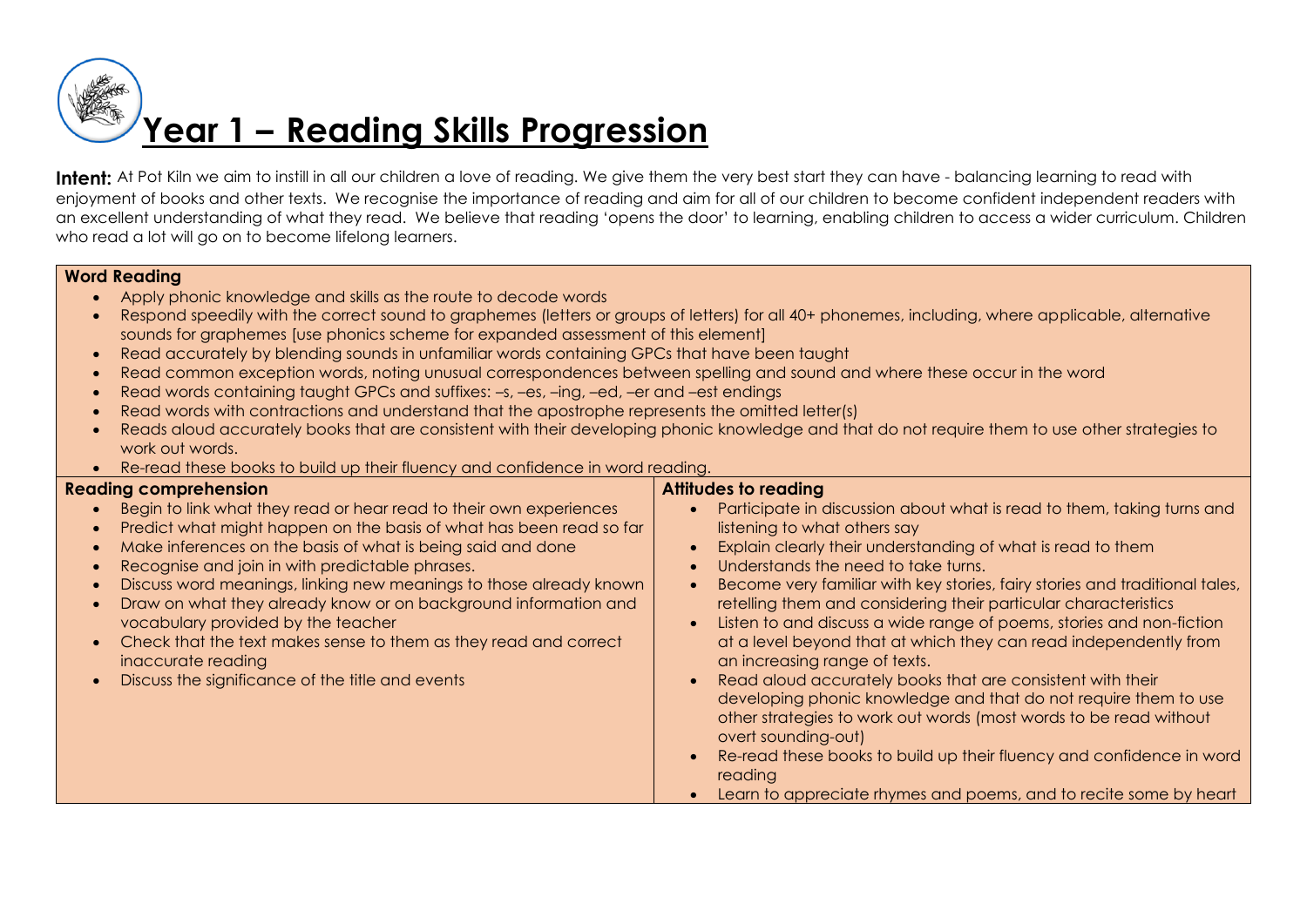# **Year 2 – Reading Skills Progression**

Intent: At Pot Kiln we aim to instill in all our children a love of reading. We give them the very best start they can have - balancing learning to read with enjoyment of books and other texts. We recognise the importance of reading and aim for all of our children to become confident independent readers with an excellent understanding of what they read. We believe that reading 'opens the door' to learning, enabling children to access a wider curriculum. Children who read a lot will go on to become lifelong learners.

## **Word Reading**

- Continue to apply phonic knowledge and skills as the route to decode words until automatic decoding has become embedded and reading is fluent
- Read accurately by blending the sounds in words that contain the graphemes taught so far, especially recognising alternative sounds for graphemes
- Read accurately words of two or more syllables that contain the same graphemes as above
- Read common exception words, noting unusual correspondences between spelling and sound and where these occur in the word
- Read words containing common suffixes by building on the root words taught
- Read most words quickly and accurately, without overt sounding and blending, when they have been frequently encountered
- Read accurately using contextual clues and improving phonic knowledge, sounding out words accurately without undue hesitation

## **Reading comprehension**

## **Attitudes to reading**

• Draws on what they already know or on background information and vocabulary provided by the teacher • Check that the text makes sense to them as they read and corrects inaccurate reading. Make inferences on the basis of what is being said and done. Answer and ask questions. • Predict what might happen on the basis of what has been read so far. Participate in discussion about books, poems and other works that are read to them and those that they can read for themselves, taking turns and listening to what others say Take part in role play and drama to help develop and explore characters Explain and discuss their understanding of books, poems and other material, both those that they listen to and those that they read for themselves • Understand the differences between written and spoken speech Discusses the sequence of events in books and how items of information are related. • Discuss their favourite words and phrases Become increasingly familiar with and retell a wide range of stories, fairy stories and traditional tales (including at a level beyond which they can read independently Read and listen to non-fiction books that are structured in different ways Continue to build up a repertoire of poems learnt by heart, appreciating these and reciting some, with appropriate intonation to make the meaning clear Listen to, discuss and express views about a wide range of contemporary and classic stories, poetry and non-fiction at a level beyond that at which they can read independently • Read aloud books closely matched to their improving phonic knowledge, sounding out unfamiliar words accurately, automatically and without undue hesitation Re-read these books to build up their fluency and confidence in word reading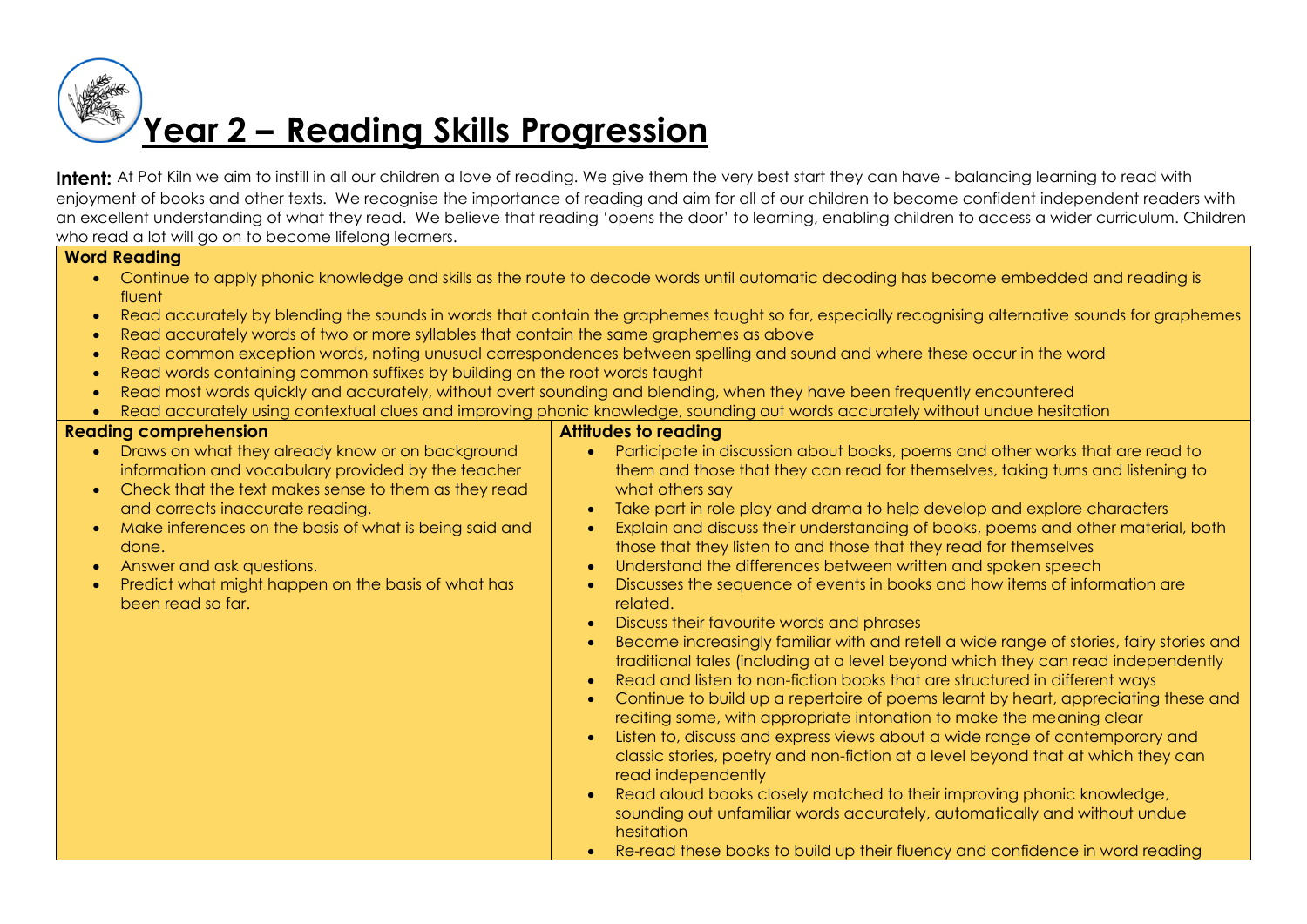# **Year 3 – Reading Skills Progression**

Intent: At Pot Kiln we aim to instill in all our children a love of reading. We give them the very best start they can have - balancing learning to read with enjoyment of books and other texts. We recognise the importance of reading and aim for all of our children to become confident independent readers with an excellent understanding of what they read. We believe that reading 'opens the door' to learning, enabling children to access a wider curriculum. Children who read a lot will go on to become lifelong learners.

## **Word Reading**

- Begin to apply their growing knowledge of root words, prefixes and suffixes to read aloud and to understand the meaning of new words they meet
- Read further exception words beginning to note the unusual correspondences between spelling and sound, and where these occur in the word
- Begin to try out different pronunciations, attempting to match what they de-code to words they may have already heard but may not have seen in print

| <b>Reading comprehension</b>                                                                                                                                                                                                                                                                                                                                                                                                                                                                                                                                                                                                                                                                                                                                                                                                                                                                                                                                              | <b>Attitudes to reading</b>                                                                                                                                                                                                                                                                                                                                                                                                                                                                                                                                                                                                                                                                                                                                                                                                                                                                                                                                                                                                                                                                                                    |
|---------------------------------------------------------------------------------------------------------------------------------------------------------------------------------------------------------------------------------------------------------------------------------------------------------------------------------------------------------------------------------------------------------------------------------------------------------------------------------------------------------------------------------------------------------------------------------------------------------------------------------------------------------------------------------------------------------------------------------------------------------------------------------------------------------------------------------------------------------------------------------------------------------------------------------------------------------------------------|--------------------------------------------------------------------------------------------------------------------------------------------------------------------------------------------------------------------------------------------------------------------------------------------------------------------------------------------------------------------------------------------------------------------------------------------------------------------------------------------------------------------------------------------------------------------------------------------------------------------------------------------------------------------------------------------------------------------------------------------------------------------------------------------------------------------------------------------------------------------------------------------------------------------------------------------------------------------------------------------------------------------------------------------------------------------------------------------------------------------------------|
| Identify most obvious themes and conventions in a wide range of<br><b>books</b><br>Identify main ideas drawn from more than one paragraph and begin<br>to draw them together<br>Predict what might happen<br>Draw straightforward inferences made based on own experience:<br>characters' feelings, thoughts and motives from their actions, and<br>with help, can justify inferences with evidence<br>With support can identify how language, structure, and presentation<br>contribute to meaning-E.g. use of pictures, size /style of print and<br>some comment on use of adjectives/ adjectival phrases.<br>Select effective words and phrases that capture the reader's interest<br>and imagination and discuss why.<br>Can identify meaning drawn from one paragraph and summaries it<br>simply<br>With assistance retrieve and record information from short / specified<br>sections of non-fiction texts.<br>Use contents pages and indexes to locate information | Retell some fairy stories, and myths and legends orally including main<br>details in sequence.<br>Participate in discussion about both books that are read to them and<br>those they can read for themselves, taking turns and listening to what<br>others say.<br>Prepare poems and play scripts to read aloud and to perform with<br>increased confidence in front of a wider audience.<br>Check that the text makes sense to them, discussing their<br>understanding and explaining the meaning of words in context<br>Begin to ask questions to improve their understanding of a text<br>Develop an awareness of preference in reading<br>Increase their familiarity with a wide range of books, including fairy<br>stories in which there are good and evil characters.<br>Listen to and discuss a wide range of fiction, poetry, plays, non-fiction<br>and reference books or textbooks.<br>Recognise that there are different types of poetry (shape poetry,<br>nonsense, poetry that follows a pattern) and not all of them rhyme<br>(narrative)<br>Read books that are structured in different ways and reading for a |
|                                                                                                                                                                                                                                                                                                                                                                                                                                                                                                                                                                                                                                                                                                                                                                                                                                                                                                                                                                           | range of purposes                                                                                                                                                                                                                                                                                                                                                                                                                                                                                                                                                                                                                                                                                                                                                                                                                                                                                                                                                                                                                                                                                                              |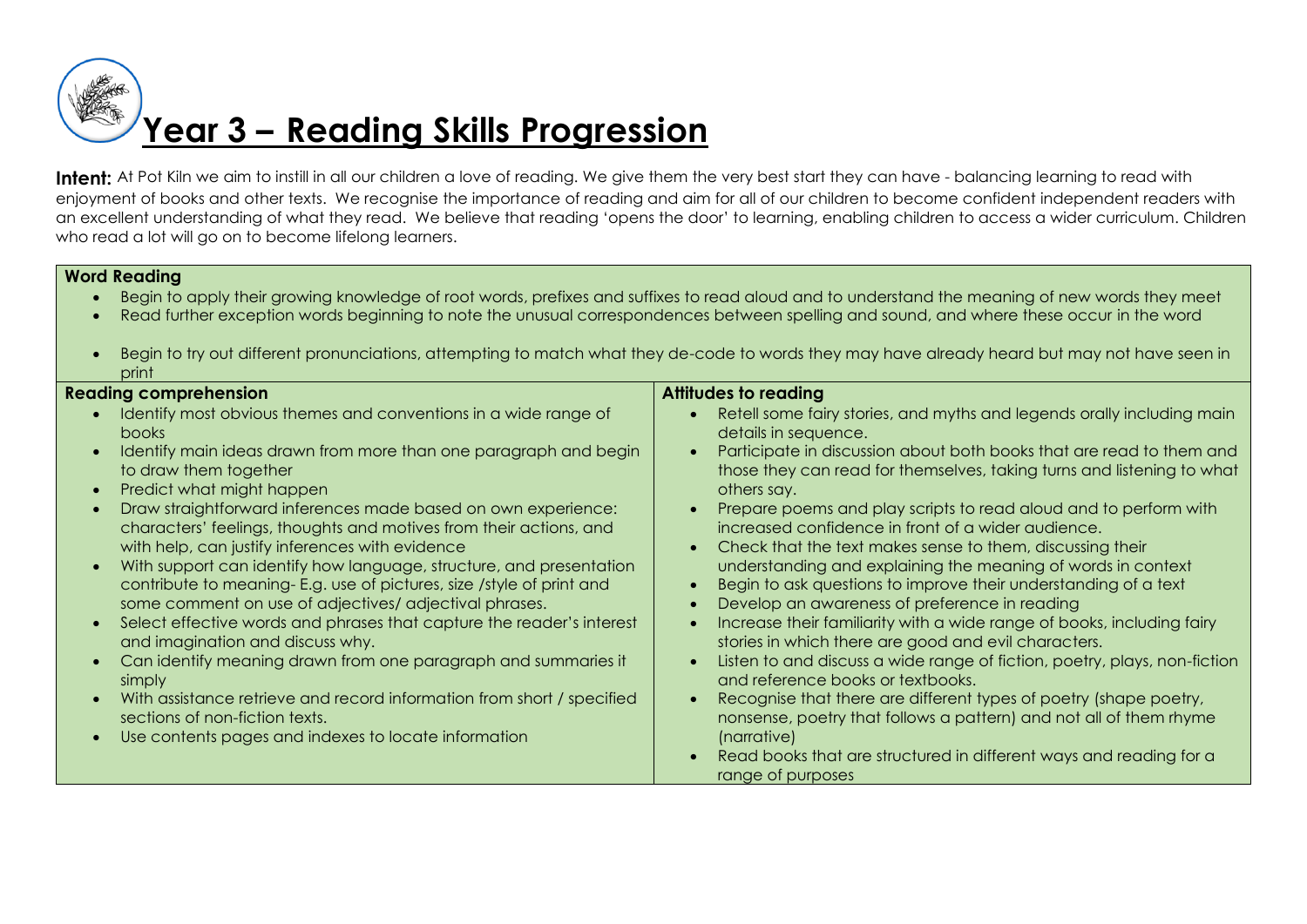

## **Year 4 – Reading Skills Progression**

**Intent:** At Pot Kiln we aim to instill in all our children a love of reading. We give them the very best start they can have - balancing learning to read with enjoyment of books and other texts. We recognise the importance of reading and aim for all of our children to become confident independent readers with an excellent understanding of what they read. We believe that reading 'opens the door' to learning, enabling children to access a wider curriculum. Children who read a lot will go on to become lifelong learners.

## **Word Reading**

- Begin to apply their growing knowledge of root words, prefixes and suffixes to read aloud and to understand the meaning of new words they meet
- Read further exception words noting the unusual correspondences between spelling and sound, and where these occur in the word.
- Try out different pronunciations, attempting to match what they de-code to words they may have already heard but may not have seen in print

### **Reading comprehension**

- Identify themes and conventions in a wide range of books.
- Check that the text makes sense to them, discussing their understanding and explaining the meaning of words in context.
- Identify main ideas drawn from more than one paragraph and begin to summarise these.
- Predict what might happen
- Draw inferences such as: characters' feelings, thoughts and motives from their actions, and with help, can justify inferences with evidence.
- Identify how language, structure, and presentation contribute to meaning- E.g. use of pictures, size /style of print and some comment on use of adjectives/ adjectival phrases.
- Select effective words and phrases that capture the reader's interest and imagination and discuss why.
- Can identify meaning drawn from one paragraph and summarise it simply
- Use dictionaries to check the meaning of words they have read.
- Retrieve and record information from non-fiction texts.
- Use contents pages and indexes to locate information.
- Comment on the organisation of texts including use of bullet points and other organisational devices.

## **Attitudes to reading**

- Retell some fairy stories, and myths and legends orally.
- Participate in discussion about both books that are read to them and those they can read for themselves, taking turns and listening to what others say.
- Prepare poems and play scripts to read aloud and to perform with increased confidence in front of a wider audience.
- Check that the text makes sense to them, discussing their understanding and explaining the meaning of words in context
- Ask questions to improve their understanding of a text
- Develop an awareness of preference in reading.
- Increase their familiarity with a wide range of books, including fairy stories, myths and legends
- Listen to and discuss a wide range of fiction, poetry, plays, non-fiction and reference books or textbooks.
- Recognise different types of poetry (shape poetry, nonsense, poetry that follows a pattern) and not all of them rhyme (narrative)
- Read books that are structured in different ways and reading for a range of purposes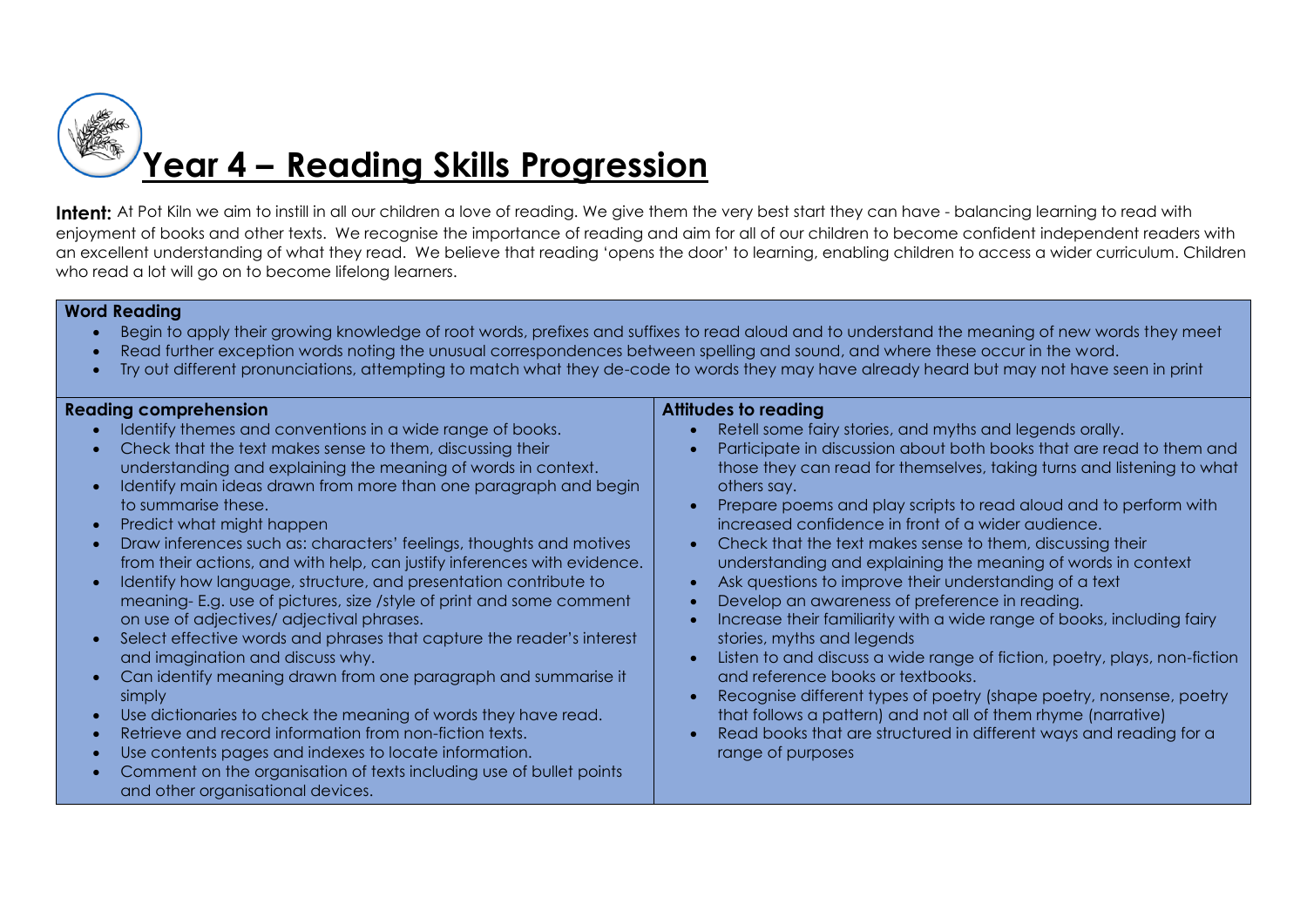# **Year 5 – Reading Skills Progression**

Intent: At Pot Kiln we aim to instill in all our children a love of reading. We give them the very best start they can have - balancing learning to read with enjoyment of books and other texts. We recognise the importance of reading and aim for all of our children to become confident independent readers with an excellent understanding of what they read. We believe that reading 'opens the door' to learning, enabling children to access a wider curriculum. Children who read a lot will go on to become lifelong learners.

## **Word Reading**

- Apply their growing knowledge of root words, prefixes and suffixes (etymology and morphology), both to read aloud and to understand the meaning of new words they meet.
- They rarely misread words because they look closely at all the letters within it
- Work out how to pronounce unfamiliar written words with increasing automaticity • Read aloud, with confidence and fluency

| <b>Reading comprehension</b>                                                                                                                                                                                                                                                                                                                                                                                                                                                                                                                                                                                                                                                                                                                                                                                                                                                                                                                                                                                                                                                                                                                                                                                                                                                                                            | Attitudes to reading                                                                                                                                                                                                                                                                                                                                                                                                                                                                                                                                                                                                                                                                                                                                                                                                                                                                                                                                                                                                                                                                                                                                                                                                                                                                                                                                                                          |
|-------------------------------------------------------------------------------------------------------------------------------------------------------------------------------------------------------------------------------------------------------------------------------------------------------------------------------------------------------------------------------------------------------------------------------------------------------------------------------------------------------------------------------------------------------------------------------------------------------------------------------------------------------------------------------------------------------------------------------------------------------------------------------------------------------------------------------------------------------------------------------------------------------------------------------------------------------------------------------------------------------------------------------------------------------------------------------------------------------------------------------------------------------------------------------------------------------------------------------------------------------------------------------------------------------------------------|-----------------------------------------------------------------------------------------------------------------------------------------------------------------------------------------------------------------------------------------------------------------------------------------------------------------------------------------------------------------------------------------------------------------------------------------------------------------------------------------------------------------------------------------------------------------------------------------------------------------------------------------------------------------------------------------------------------------------------------------------------------------------------------------------------------------------------------------------------------------------------------------------------------------------------------------------------------------------------------------------------------------------------------------------------------------------------------------------------------------------------------------------------------------------------------------------------------------------------------------------------------------------------------------------------------------------------------------------------------------------------------------------|
| Identify and discuss themes (e.g. loss/ heroism) and conventions<br>(e.g. use of first person/ diary format) in a wide range of texts<br>Make comparisons within and across two or three books<br>$\bullet$<br>Consider different accounts of the same event-from e.g.<br>different characters' point of view within the story.<br>Identify and discuss viewpoints within a text<br>Identify how language, structure and presentation contribute to<br>meaning – e.g. how a text looks, the type of language an author<br>uses (negative, lots of verbs to create a busy scene etc.)<br>Recognise that authors use language in different ways to create<br>effect (simile, metaphor, alliteration) and make a simple<br>comment on how this effects the reader<br>Draw inferences such as inferring characters' feelings, thoughts<br>and motives from their actions, and justifying inferences with<br>specific contextual evidence<br>Predict what might happen from details stated and implied<br>Summarise the main ideas drawn from more than one<br>paragraph, identifying key details that support the main ideas.<br>Begins to ask questions to develop understanding of texts<br>independently<br>Retrieve, record and present information from non-fiction from a<br>range of sources including the internet. | Participate in discussions about books that are read to them and those<br>$\bullet$<br>they can read for themselves, building on their own and others' ideas<br>With assistance explain and discuss their understanding of what they have<br>$\bullet$<br>read, including through formal presentations and debates, maintaining a<br>focus on the topic and using notes where necessary<br>Provide reasoned justifications for their views by making general reference<br>to the text<br>Summarise and present a familiar story in their own words<br>$\bullet$<br>Begin to use technical language to describe language used (e.g. simile,<br>metaphor)<br>Choose to read for pleasure<br>$\bullet$<br>Read and discuss an increasingly wide range of fiction, poetry, plays, non-<br>fiction and reference books or textbooks<br>Read silently, and then discuss what they have read<br>Read books that are structured in different ways and read for a range of<br>purposes<br>Read a wide range of books, including myths, legends and traditional<br>stories, modern fiction, fiction from our literary heritage, and books from<br>other cultures and traditions and comments on and identifies similarities<br>and differences between text types (e.g. different cultures, narrative,<br>traditional tales etc.)<br>Learn a range of poetry by heart, reading them with expression and |
| Use contents pages and indexes to locate information.<br>Distinguish between statements of fact and opinion.                                                                                                                                                                                                                                                                                                                                                                                                                                                                                                                                                                                                                                                                                                                                                                                                                                                                                                                                                                                                                                                                                                                                                                                                            | understanding<br>Recommend books that they have read to their peers, giving reasons for                                                                                                                                                                                                                                                                                                                                                                                                                                                                                                                                                                                                                                                                                                                                                                                                                                                                                                                                                                                                                                                                                                                                                                                                                                                                                                       |
| Identify the main purpose of the text                                                                                                                                                                                                                                                                                                                                                                                                                                                                                                                                                                                                                                                                                                                                                                                                                                                                                                                                                                                                                                                                                                                                                                                                                                                                                   | their choices                                                                                                                                                                                                                                                                                                                                                                                                                                                                                                                                                                                                                                                                                                                                                                                                                                                                                                                                                                                                                                                                                                                                                                                                                                                                                                                                                                                 |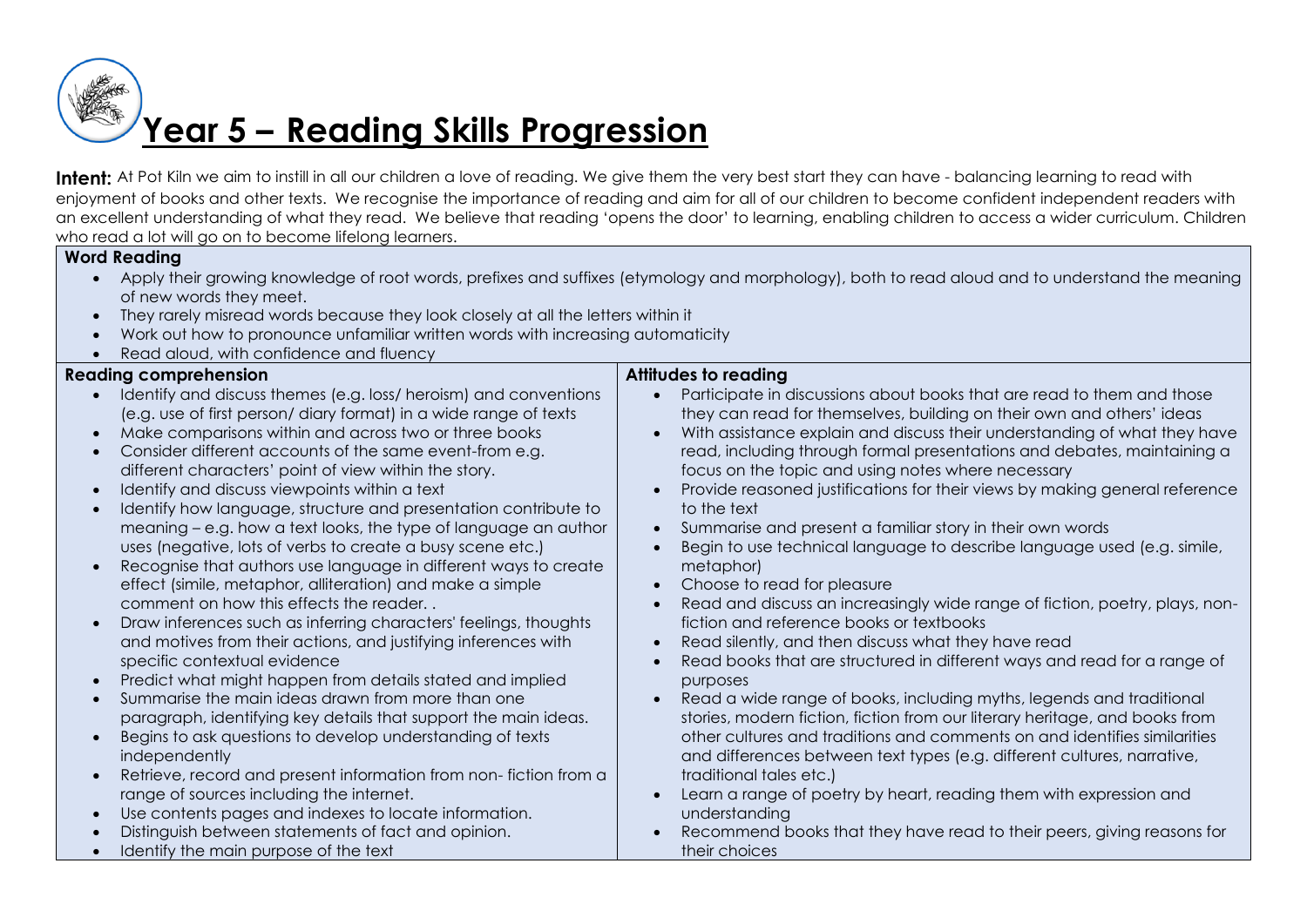# **Year 6 – Reading Skills Progression**

Intent: At Pot Kiln we aim to instill in all our children a love of reading. We give them the very best start they can have - balancing learning to read with enjoyment of books and other texts. We recognise the importance of reading and aim for all of our children to become confident independent readers with an excellent understanding of what they read. We believe that reading 'opens the door' to learning, enabling children to access a wider curriculum. Children who read a lot will go on to become lifelong learners.

## **Word Reading**

- Apply their growing knowledge of root words, prefixes and suffixes (etymology and morphology), both to read aloud and to understand the meaning of new words they meet.
- Read most words effortlessly.
- Work out how to pronounce unfamiliar written words with increasing automaticity
- Read aloud, with confidence, pace, fluency and expression, using punctuation and representing the author's intent.

### **Reading comprehension**

- Identify and discuss themes and conventions in a wide range of texts
- Make comparisons within and across two or three books with some explanation.
- Consider different accounts of the same event, using inference from across the text.
- $\bullet$  Identify and discuss viewpoints across texts.
- Identify how language, structure and presentation contribute to meaning
- Evaluate how authors use language including figurative language, (simile, metaphor, alliteration) considering the impact on the reader.
- Draw inferences such as inferring characters' feelings, thoughts and motives from their actions, and justifying inferences with evidence from across the text.
- Predict what might happen from details stated and implied
- Summarise the main ideas drawn from more than one paragraph, identifying key details that support the main ideas, and incorporating quotes.
- Identify the conventions of different types of texts, such as first person in diaries and autobiographies.
- Retrieve, record, synthesise and present information from non- fiction from a range of sources including the internet.
- Use contents pages and indexes to locate information.
- Distinguish between statements of fact and opinion.
- Begin to develop an understanding of how the context in which texts were written can influence content and meaning (e.g. war reports)

## **Attitudes to reading**

- Participate in discussions about books that are read to them and those they can read for themselves, building on their own and others' ideas and challenging views courteously.
- Explain and discuss their understanding of what they have read, including through formal presentations and debates, maintaining a focus on the topic and using notes where necessary
- Provide reasoned justifications for their views.
- Ask questions to improve their understanding
- Summarise and present a familiar story in their own words
- Discuss and evaluates how authors use language, including figurative language, using appropriate terminology (e.g. imagery, style, effect, analogy) to describe language use and its overall impact and effect for the reader.
- Choose to read for pleasure
- Read and discuss an increasingly wide range of fiction, poetry, plays, non-fiction and reference books or textbooks
- Read silently, and then discuss what they have read
- Read books that are structured in different ways and read for a range of purposes
- Read a wide range of books, including myths, legends and traditional stories, modern fiction, fiction from our literary heritage, and books from other cultures and traditions and comments on and identifies similarities and differences between text types (e.g. different cultures, narrative, traditional tales etc.)
- Prepare poems and plays to read aloud and to perform (including by heart), showing understanding through intonation, tone and volume so that the meaning is clear to an audience
- Recommend books that they have read to their peers, giving reasons for their choices